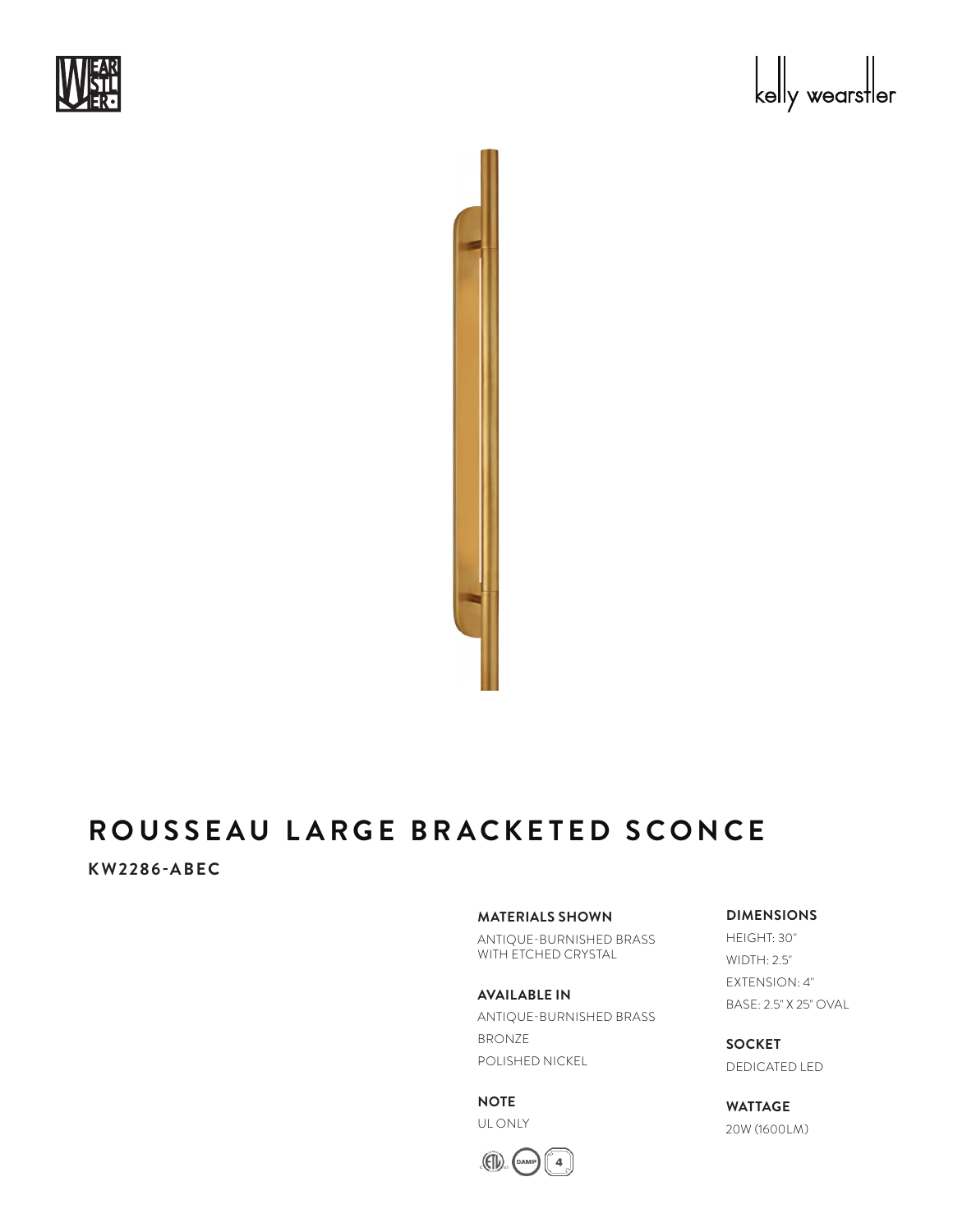





# **ROUSSEAU LARGE BRACKETED SCONCE**

### **KW2286-BZEC**

**MATERIALS SHOWN**

BRONZE WITH ETCHED CRYSTAL

**AVAILABLE IN** ANTIQUE-BURNISHED BRASS BRONZE POLISHED NICKEL

**NOTE** UL ONLY



**DIMENSIONS**

HEIGHT: 30" WIDTH: 2.5" EXTENSION: 4" BASE: 2.5" X 25" OVAL

**SOCKET** DEDICATED LED

**WATTAGE** 20W (1600LM)